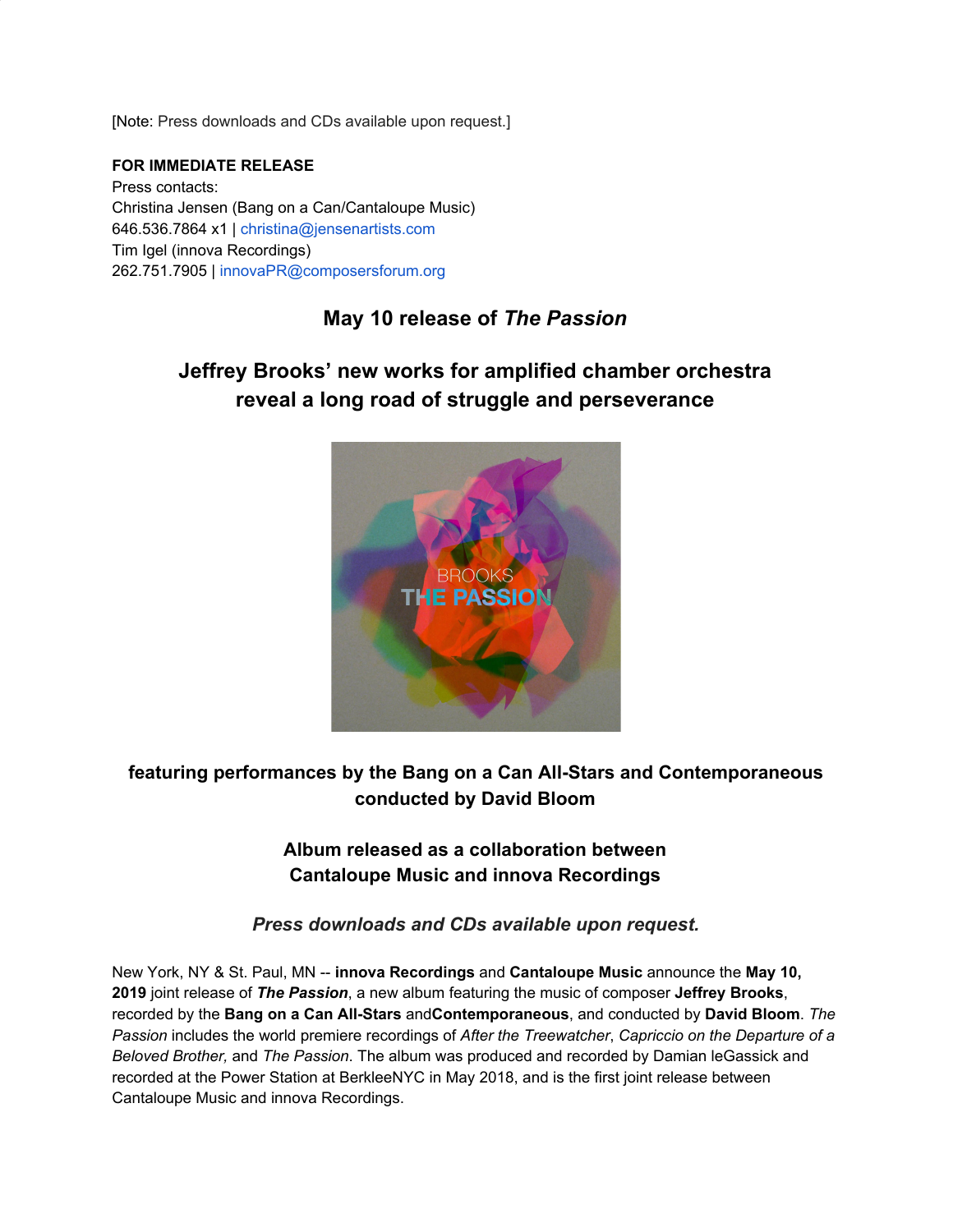*The Passion* signals composer **Jeffrey Brooks'** resurgence with these three major works for amplified, large mixed ensemble, while also reuniting him with his roots. It represents a multi-year commitment by Bang on a Can to commission Brooks, and is the first recording devoted solely to his music. All three works on this album were commissioned over a period of five years by the Thelma Hunter Fund for Bang on a Can, and premiered at the annual Bang on a Can Summer Music Festival at MASS MoCA and the Bang on a Can Marathon in New York City.

"This is Jeffrey Brooks' very first portrait album, and we're thrilled to release it," says Pulitzer-winning composer **Julia Wolfe**, one of the three co-founders and co-artistic directors of Bang on a Can. "He's been creating hard-driving, highly rhythmic, super colorful works in the Twin Cities, and we wanted to help bring his original and powerful voice to a broader listening public. You can hear a real gusto and razor-sharp focus in the way David Bloom conducts a superstar Bang on a Can/Contemporaneous ensemble; together they reveal all the quirky, off-kilter, ecstatic grooves and melodies in Brooks' music."

For all the feelings of loss, pain and mourning that Brooks explored in composing these three pieces for *The Passion*, the music itself is indeed buoyant, even boisterous, and profoundly uplifting. This is a triptych that celebrates life in spite of struggle, and puts Brooks' expansive creative palette on full display, with an emphasis on movement.

"I think there's music that you can really get your head around intellectually or emotionally," Brooks observes, "and then there's music that you can just experience physically, with the subwoofers going through your body—like dance music. The music I try to write has all three components, and to me, music that makes you want to move is a good thing. People shouldn't be sitting down when they listen to this CD."

Brooks says that hearing **Michael Gordon**'s piece *The Treewatcher* was a seminal, life-changing moment for him—so much so that in 2012, while sitting on his front porch and thinking of the next piece he should write, *The Treewatcher* came to mind. Brooks hadn't heard the piece since its 1980 premiere, but he set to work reimagining it on his own terms. At Gordon's suggestion, he worked from memory to maintain the hypnotic quality of the original, while shifting it slowly and steadily. The piece concludes in a nod to the original, which ended with **David Lang** hitting a hotel desk bell for 20 seconds.

*Capriccio on the Departure of a Beloved Brother* is a tribute to Brooks' close friend, the late British composer **Steve Martland**. It starts with a scratchy vinyl recording of the J.S. Bach work of the same name, invoking a nostalgia that gives way to waves of guitar feedback and drums. The work soon morphs and the band fires on all cylinders with instructions to play loud, reflecting Martland's love of rock music and dance clubs.

The last work in the trilogy is *The Passion*, a spiritual tour de force that focuses on suffering, but unlike the Baroque oratorios, it tells a deeply personal story of the daily suffering of everyday people: the terminally ill, the parent who had to give up their own dreams, victims of mental illness, exploited and undocumented workers.

"There's a quality of endurance and perseverance in something that I believe is a just enterprise, which is composing music," Brooks says. "It's a big responsibility, and I work really hard on my pieces. I don't write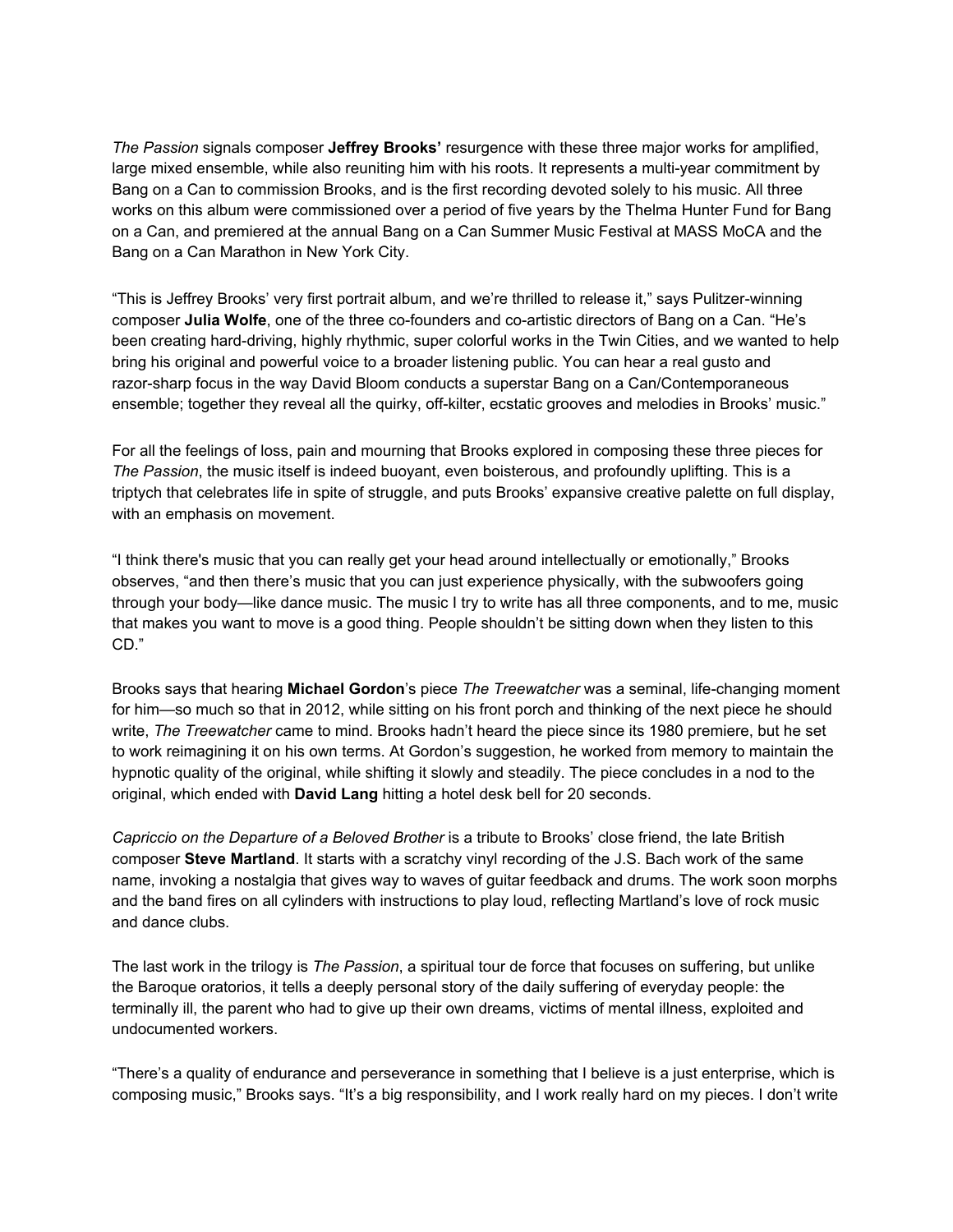them quickly, and there's an element of persevering, a *struggle*, that comes through. And I think that's what you're hearing as the positive feeling in *The Passion*. You *can* persevere in this, and that's a worthwhile goal in itself."

**Jeffrey Brooks** is an American composer living in Minneapolis. He began composing at an early age, eventually going on to study at Tanglewood and Yale University, where he earned Masters and Doctoral degrees. His primary teachers include Louis Andriessen, Gilbert Amy and Martin Bresnick. Brooks is associated with the post-minimalist composers of Bang on a Can. He was closely involved in shaping the aesthetic profile of the early festivals in the 1980s. His music fits the Bang on a Can image in terms of rhythmic drive, single-minded approach to form, and use of amplified instruments, but his work is also characterized by attention to counterpoint and an almost Neoclassical sensibility.

**innova Recordings** serves the needs of visionary composers and performers by offering artistic and technical guidance throughout the recording and publication process; amplifying the reach of new musical ideas through access to our marketing and distribution networks; and by actively working together to maximize professional impact. Together we champion a curated body of original and compelling American musical voices to the listening public.

innova is dedicated to forward-looking (and -*hearing*) work that pushes and challenges the boundaries of contemporary music. The label's releases are less dictated by record-bin-constraints or typical notions of marketability, but by the integrity of the work, its originality, conceptual richness and technical quality, and the artist's willingness to support and promote the release.

With over 600 titles, innova albums and artists have been nominated for - and won - Pulitzers, Grammys, and Emmys. They have received plaudits from publications from the New York Times to Czech Republic's His Voice magazine, from the Wire in London to the Los Angeles Times, Italy's Kathodik and everywhere in between.

**Cantaloupe Music** is the record label created and launched in March 2001 by the three founders of New York's legendary Bang on a Can organization—composers Michael Gordon, David Lang and Julia Wolfe—with Bang on a Can managing director Kenny Savelson. Cantaloupe has made a massive impact in the new music community, and has been recognized by critics and fans worldwide for its edgy and adventurous sounds.

The label's mission has been to provide a home for contemporary classical and post-classical music that is, in the words of Michael Gordon, "too funky for the academy." Throughout its nearly 20-year history, Cantaloupe has repeatedly received accolades from the New York Times, National Public Radio, the New Yorker, the Washington Post, the Boston Globe, The Guardian (UK), The Wire (UK), Newsday, Mojo magazine, Gramophone, Billboard, Stereophile and Time Out New York. With over 100 titles in an ever-growing catalog that features recordings by the Bang on a Can All-Stars (Bang on a Can's flagship ensemble), So Percussion, Alarm Will Sound, Kronos Quartet and many more, the label is home to the lion's share of recorded music written by Gordon, Lang and Wolfe, and has also released key recordings of recent works by John Luther Adams (including *Become Ocean*, which won a Grammy in 2015), as well as Glenn Kotche, Derek Bermel, Caleb Burhans, Florent Ghys, Kate Moore, Michael Harrison, Toby Twining and an even wider range of emerging young composers.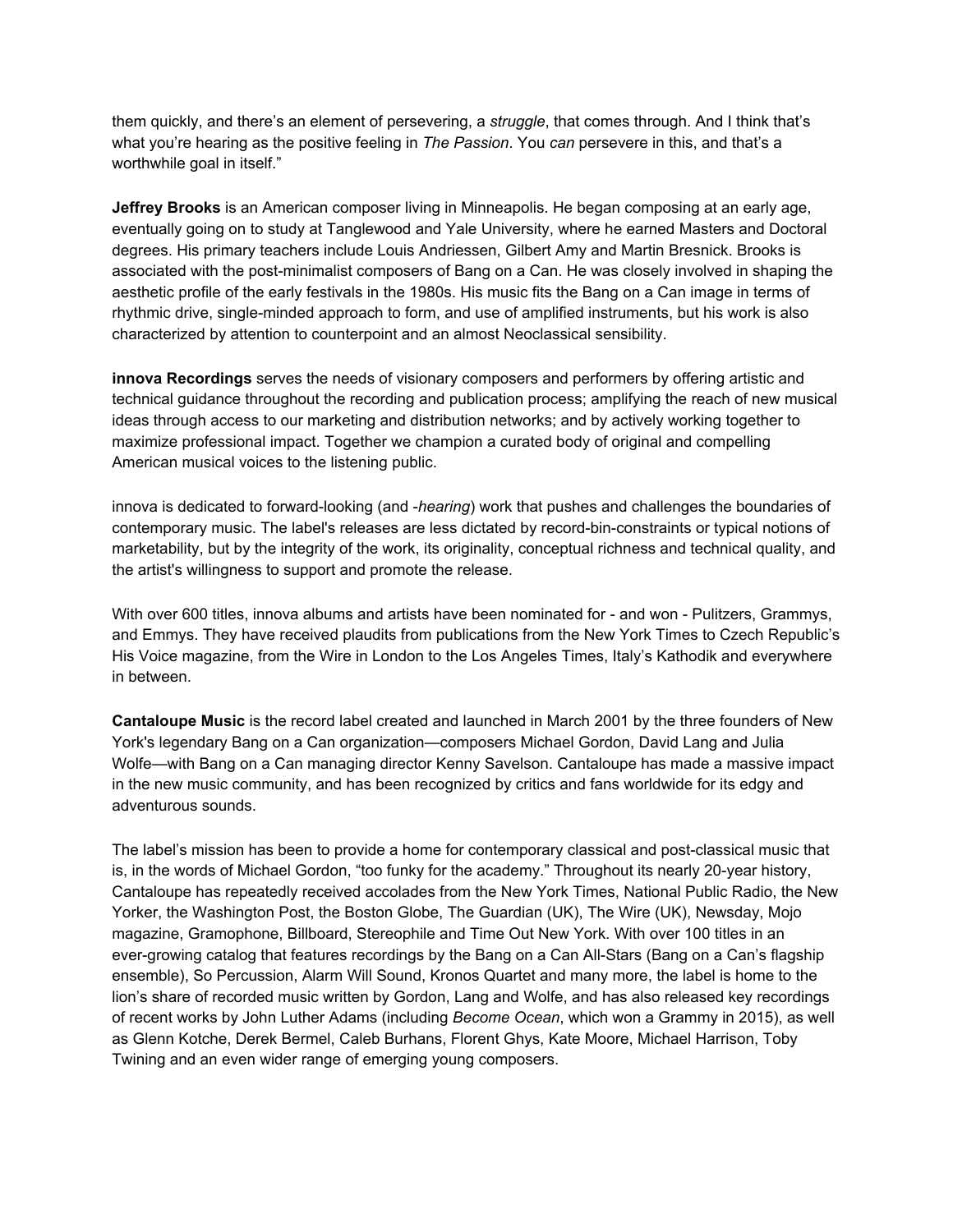**Bang on a Can** is dedicated to making music new. Since its first Marathon concert in 1987, Bang on a Can has been creating an international community dedicated to innovative music, wherever it is found. With adventurous programs, it commissions new composers, performs, presents, and records new work, develops new audiences, and educates the musicians of the future. Bang on a Can is building a world in which powerful new musical ideas flow freely across all genres and borders. Bang on a Can plays "a central role in fostering a new kind of audience that doesn't concern itself with boundaries. If music is made with originality and integrity, these listeners will come." (*The New York Times*)

Bang on a Can has grown from a one-day New York-based Marathon concert (on Mother's Day in 1987 in a SoHo art gallery) to a multi-faceted performing arts organization with a broad range of year-round international activities. "When we started Bang on a Can, we never imagined that our 12-hour marathon festival of mostly unknown music would morph into a giant international organization dedicated to the support of experimental music, wherever we would find it," write Bang on a Can Co-Founders Michael Gordon, David Lang and Julia Wolfe. "But it has, and we are so gratified to be still hard at work, all these years later. The reason is really clear to us – we started this organization because we believed that making new music is a utopian act – that people needed to hear this music and they needed to hear it presented in the most persuasive way, with the best players, with the best programs, for the best listeners, in the best context. Our commitment to changing the environment for this music has kept us busy and growing, and we are not done yet."

In addition to Bang on a Can's new **LOUD Weekend** at MASS MoCA, current projects include **The People's Commissioning Fund**, a membership program to commission emerging composers; the **Bang on a Can All-Stars**, who tour to major festivals and concert venues around the world every year; recording projects; the **Bang on a Can Summer Music Festival at MASS MoCA**, a professional development program for young composers and performers led by today's pioneers of experimental music;**Asphalt Orchestra**, Bang on a Can's extreme street band that offers mobile performances re-contextualizing unusual music; **Found Sound Nation**, a new technology-based musical outreach program now partnering with the State Department of the United States of America to create **OneBeat**, a revolutionary, post-political residency program that uses music to bridge the gulf between young American musicians and young musicians from developing countries; cross-disciplinary collaborations and projects with DJs, visual artists, choreographers, filmmakers and more. Each new program has evolved to answer specific challenges faced by today's musicians, composers and audiences, in order to make innovative music widely accessible and wildly received. Bang on a Can's inventive and aggressive approach to programming and presentation has created a large and vibrant international audience made up of people of all ages who are rediscovering the value of contemporary music.

**Contemporaneous**, conducted by **David Bloom**, is an ensemble of 22 musicians whose mission is to bring to life the music of now. Recognized for its dedication to "ferocious, focused performance" (*The New York Times*) and for its "captivating and whole-hearted commitment" (*I Care If You Listen*), the ensemble performs and promotes the most exciting work of living composers through innovative concerts, commissions, recordings, and educational programs.

Based in New York City and active throughout the United States, Contemporaneous has been presented by such institutions as Lincoln Center, Park Avenue Armory, PROTOTYPE Festival, Merkin Concert Hall, MATA Festival, St. Ann's Warehouse, and Bang on a Can, and has worked with such artists as David Byrne, Donnacha Dennehy, Iarla Ó Lionáird, Dawn Upshaw, and Julia Wolfe.